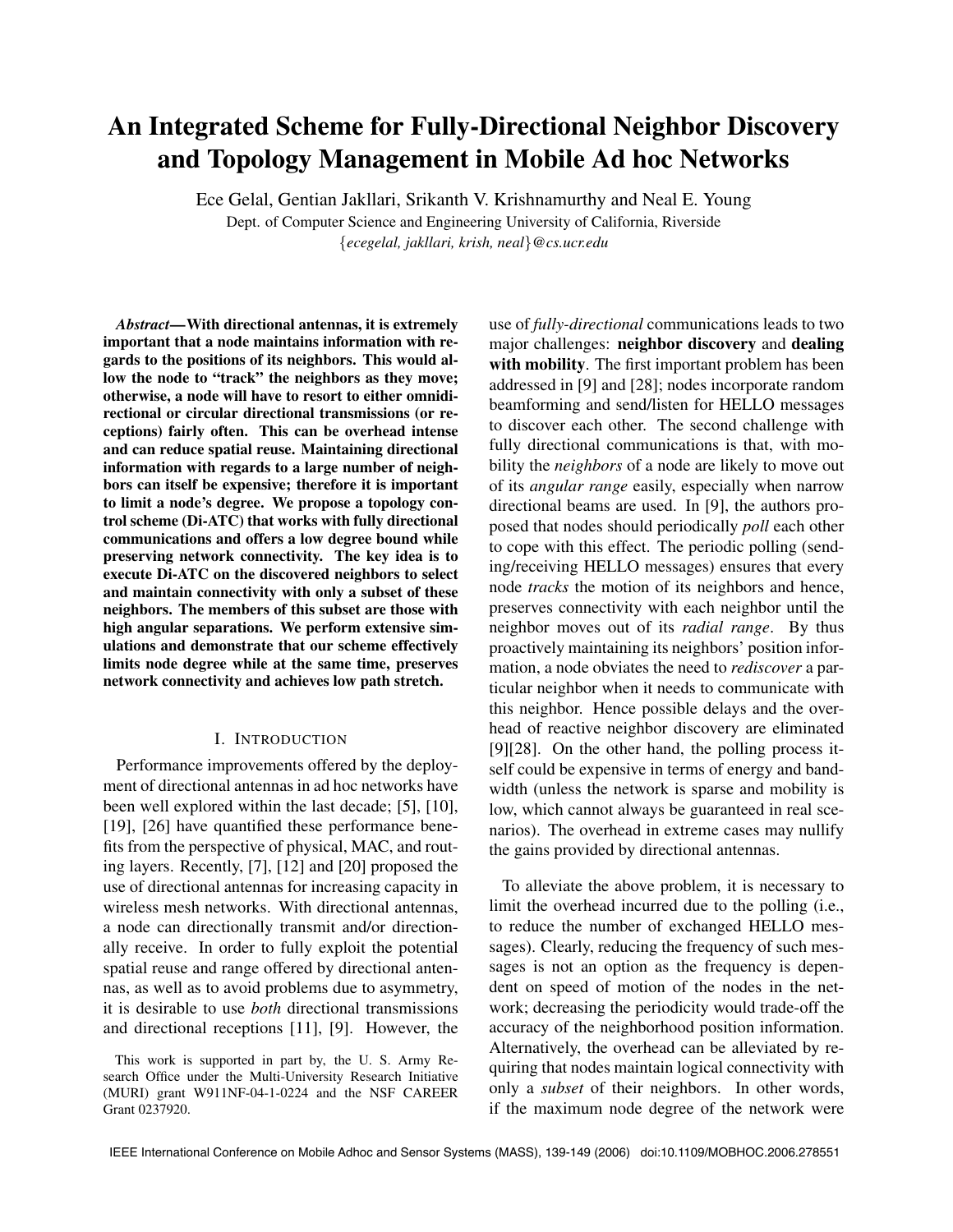to be bounded (by a low constant), the aforementioned overhead could be contained. This necessitates topology control.

Although topology control has been well studied in the last decade, there is little work on networks that use only directional communications. To the best of our knowledge, the few research studies on topology control using directional antennas either resort to temporary omni-directional communications, or are centralized, or assume that all nodes in the wireless network are stationary.

*In this paper, we propose a novel scheme that integrates topology control with neighbor discovery and maintenance.* The key idea is that nodes maintain/track only a subset of their discovered neighbors. Nodes choose this subset based on the angular separation between their existing neighbors and their node degrees. Towards this, nodes execute our heuristic-based topology control scheme, Di-ATC. Di-ATC tries to minimize the variance of the angular separation between the tracked neighbors of a node. The goal is to construct a well spread topology; the feature is attractive for reducing the *path stretch* and for preserving network *connectivity*. Note that this objective is challenging since node degrees and the shortest-path hop counts are inversely related [6], [29]. Furthermore, the solution to address this problem must be distributed and must not require global knowledge in order that it may find application in practical deployments. Finally, the approach must be lightweight and must use the system resources (power, bandwidth) efficiently. Our approach addresses these requirements. Specifically, the key properties of our integrated scheme are:

- *• Fully directional communications.* Di-ATC is tightly integrated with neighbor discovery and maintenance using *fully-directional*<sup>1</sup> communications. Omni-directional transmissions or receptions are not invoked. This approach eliminates known problems that arise due to the inter-play between directional and omnidirectional communications viz., deafness and asymmetry in range.
- *• Scalable.* Our approach is fully decentralized (no specialized nodes are assumed) and relies

only on local information.

- *• Low degree bound.* Di-ATC imposes a low bound (six) on the node degree and thus constructs a sparse topology. Simulation results in practical settings demonstrate that the average node degrees are smaller than the imposed bound, even if the original network were to be extremely dense.
- *• Connectivity and low path stretch.* With high probability, with our integrated approach, the network is connected. Our approach also offers low path stretch in the topology formed, i.e., routes between any two nodes in the network are stretched by small factors in spite of the low degree constraint.
- *• Low complexity.* Di-ATC introduces no communication cost to the network. Topology control decisions are based on the unicast messages exchanged with the discovered neighbors; hence, no broadcasts are necessary to gather/update topology information.
- *• Applicable to mobile scenarios.* Our approach supports mobility; we demonstrate its effectiveness in typical mobile scenarios.

We perform extensive simulations using OPNET, to validate our scheme with realistic antenna models. We observe the performance of the integrated scheme, in terms of average node degree and average path stretch of the topology constructed via the invocation of Di-ATC.

The rest of the paper is organized as follows. We summarize related research efforts in Section II. We present the details of our system model in Section III. We describe our integrated scheme and present Di-ATC in Section IV. In Section V we evaluate the performance of our proposed scheme in a large set of possible scenarios, and we conclude in Section VI.

# II. RELATED WORK AND IMPORTANCE OF PROBLEM

Novel MAC [5], [10], [11], [19] and routing [22], [23], [24] protocols have been designed for use with directional antennas in ad hoc networks. A MAC protocol for use with directional antennas must help combat the problems of *asymmetry in range* and *deafness*. Korakis et al., showed that asymmetry in range can be prevented by allowing *only* directional communications [11]. Efforts in [4] and [17]

<sup>&</sup>lt;sup>1</sup>Throughout the paper, "transmission (reception)" refers to "*directional* transmission (reception)". The incentives for employing only directional communications are explained in more detail in [9] and [11].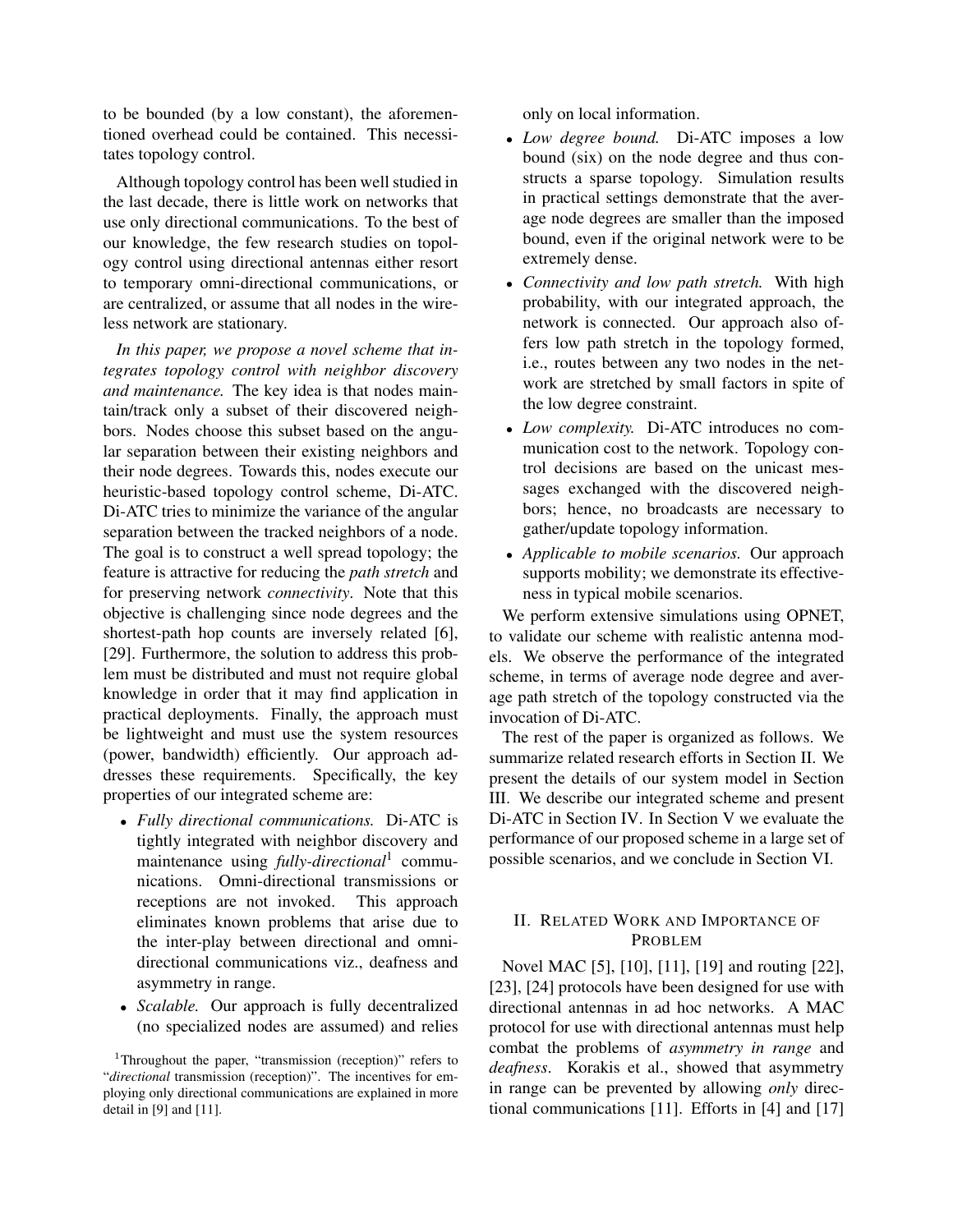proposed methods to combat *deafness* (a node attempting to communicate with a node that is itself in the process of transmission). In [9] deafness is avoided via scheduled directional communications. The work also describes why resorting to omnidirectional transmissions or receptions degrades possible spatial reuse of the spectrum and reduces possible extension in range.

Many routing protocols require that at least onehop neighborhood information is available at the nodes. Omni-directional broadcast of HELLO messages are not accurate in providing *directional neighborhood* information (given the different antenna footprint); therefore novel neighbor discovery and tracking mechanisms have been proposed [9][27][28]. Towsley et al., study directional neighbor discovery in static ad hoc networks [28]. They present a probabilistic analysis of neighbor discovery with a slotted, synchronous scheme (called "Direct discovery"); they also propose an asynchronous<sup>2</sup> indirect scheme (called "Gossip-based discovery").

In [9], Jakllari et al., proposed a framework for neighbor discovery and maintenance. The approach uses *only* directional communications; hence, synchronization is assumed as in [28]. With the proposed scheme, nodes need to periodically *poll* their neighbors for maintenance (i.e., each node would exchange HELLO messages with its neighbors so that it can update the  $AoA<sup>3</sup>$  information with regards to each of these neighbors). This introduces a messaging overhead, which may lead to significant reduction in throughput in dense deployments or with node mobility. To remedy this problem our integrated scheme constrains the nodes to *poll* only a subset *S* of their discovered neighbors; they reach the rest of the neighbors via the the nodes in *S*.

Research on topology control has so far focused on minimizing the overall energy consumption [2][13], bounding the node degree [14][16][29], and reducing the interference to increase effective network capacity [3]. Most topology control solutions in literature attempt to optimize several of these design goals. In particular, many algorithms have been proposed for constructing connected topologies with bounded node degree *and* optimal power consumption (under the degree constraint). These solutions reduce node degrees by adjusting the transmission power in order to avoid long-distance, powerintensive communications [2][14][25][29]. Most of these solutions are distributed and localized; however they have been designed for ad hoc networks that use omni-directional communications, and their implementation with directional antennas will likely introduce the aforementioned asymmetry in range and deafness issues. Furthermore, the problem under consideration will not be the same problem when directional antennas are used, due to two crucial differences at the physical layer: *i)* with a high-gain directional antenna, farther neighbors can be reached without requiring a power increase (*no power overhead*), and *ii)* communicating with farther neighbors does not imply higher interference on other neighbors due to the beamforming property of directional antennas (*no interference overhead*). Another limitation common in most of the aforementioned previous schemes is, their worst case bounds are computed assuming static ad hoc networks, and they are not evaluated under practical conditions of mobility.

A recent study addresses topology control using beam-switching directional antennas [18]. The authors present a centralized algorithm to optimize power consumption in the network where nodes are equipped with switched-beam antennas that may not have uniform gains within the beamwidth. The solution does not consider the cost of having high node degrees, or the effects of mobility.

To the best of our knowledge, the only work on topology control for bounding the node degree in directional antenna-equipped ad hoc networks is [8]. In this work, Huang et. al proposed the implementation of the "Cone-based topology control algorithm", previously proposed for omni-directional antennas [30][13], using sectorized antennas. The scheme suggests neighbor discovery via HELLO messages sent in each sector with increasing power, so that the closest neighbors in each sector are identified. This implementation necessitates the use of both directional *and omnidirectional* modes of communication, which leads to problems of asymmetry and limited spatial reuse. The performance evaluation of the proposed scheme has been performed only in a static ad hoc network and it is unclear if the approach is amenable to mobile scenarios.

Recently, use of directional antennas in wireless mesh networks has attracted interest. In [12], the authors have proposed topology control on mesh net-

 $2$ In this second algorithm, the synchronization requirement is obviated via the integration of omni-directional receptions.

<sup>&</sup>lt;sup>3</sup>AoA represents the Angle of Arrival and it aids determining the neighbors' relative positions [26].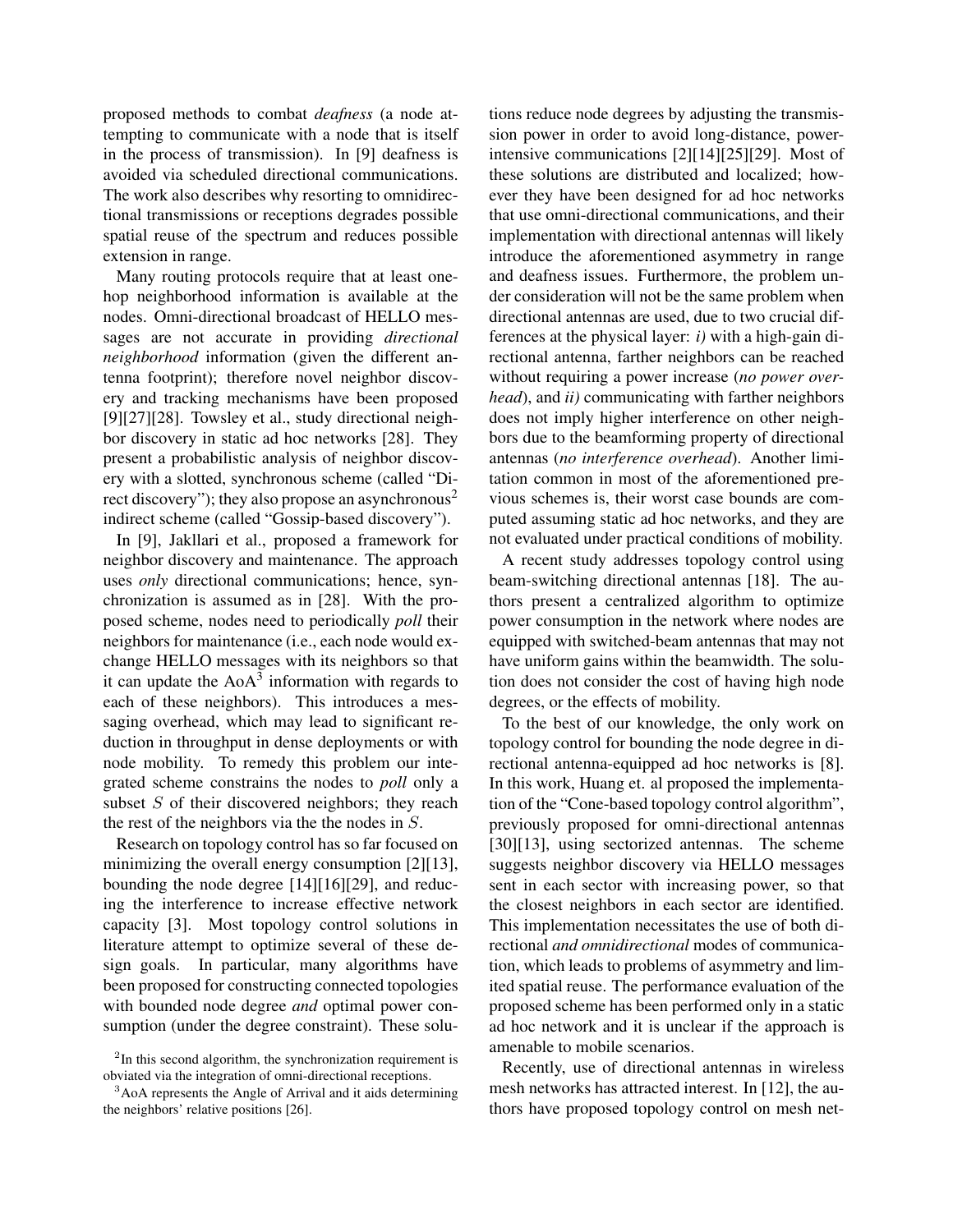works by deploying multiple directional antennas at each node and properly orienting the antennas to create multiple low-interference topologies that are connected. Raman et.al. present a mesh network implementation wherein each node is equipped with two high-gain directional antennas [20]; their measurements showcase the potential for using directional antennas to provide low-cost rural connectivity.

# III. SYSTEM DESCRIPTION

In this section we elaborate on how the directional antenna and the environmental factors are realistically constructed given the simulation platform used.

Network Model: Nodes are placed arbitrarily on the two-dimensional plane. Note that an "arbitrary" distribution of nodes includes by definition, the existence of non-uniformly spread out, sparse and dense regions; thus it contains the scenarios that are possible in real deployments. All nodes in our network model have distinct IDs (e.g. the MAC addresses). All nodes use the same, fixed transmission power. All transmissions and receptions are performed directionally. A pair of nodes *u* and *v* in the network can directly communicate if they lie within the *radial communication range* of each other; this is the maximum distance between *u* and *v* such that the (directional) transmission of node *u* can be (directionally) received at node *v* and vice versa. With this, *u* is a *neighbor* of *v* and vice versa.

Antenna Model: Our design assumes that each node in the network is equipped with a steerable antenna system, i.e., each node is capable of pointing its antenna in any desired direction. However, our scheme is also applicable with beam-switching antennas (with little modification). The antenna model used in our simulations includes a main lobe and a small backlobe; it is explained in detail in Section V.

System Model: Our system assumes a timeslotted, synchronous model as in [28], [9]. As mentioned, synchronization is necessary for neighbor discovery using fully directional communications. The duration of the time slots is equal to the duration of the (corresponding) packet exchange<sup>4</sup>. As in previous work (e.g. [30]), we exploit the capability that a receiver can deduce the direction of a sender. This can be accomplished using estimation techniques that provide Angle-of-Arrival (AOA) information [30], [26].

Channel Model: Our integrated scheme does not rely on any assumptions with regards to the channel model. In our simulations we use the path loss propagation model. With this model, the power of a received signal is calculated as a function of many factors, including the relative positions of the nodes, the directions of the two antennas and the gain of each antenna along that direction [1].

Mobility Model: In our simulations, we use the most commonly used "random waypoint mobility model". With this model, each node moves towards an arbitrarily chosen point within the twodimensional area (of deployment) with a speed it selects from a uniform distribution. After reaching this point it is stationary for a specified pause time; after the pause time the node moves towards another arbitrary point on the region. The model causes continuous changes in the network topology. In our simulations we experiment with different velocities.

# IV. DIRECTIONAL NEIGHBOR DISCOVERY - TOPOLOGY CONTROL - TRACKING

In this section using directional communications and we present our framework for topology control integrated with neighbor discovery and maintenance in the wireless networks of interest.

#### *A. Topology Control Problem Statement*

Our design objective is to fully exploit the longer radial range offered by directional antennas. Thus, we do not consider power control to bound the physical node degrees, as proposed in [8]. Specifically, our proposed topology control scheme works handin-hand with *purely directional neighbor discovery*, that is, a node's ability to discover its neighbors if *both* the node itself and the neighbor are using directional beamforming [9], [28]. Our goal, as stated in Section I, is to design a scheme where *all* communications (neighbor discovery and all packet exchange with neighbors) are fully directional, which *(i)* ensures that problems due to fully directional communications (deafness and asymmetry in range) are not factors, and *(ii)* limits the overhead incurred in achieving our objective. In addition, we wish to ensure that the network is connected at all times and the path stretch after topology control is low.

Towards this, we propose Di-ATC ("Angular Topology Control with Directional Antennas")

<sup>&</sup>lt;sup>4</sup>HELLO packets exchanged for neighbor discovery, packets exchanged after topology control, and packets for rendezvous are small packets; therefore the slot times are short.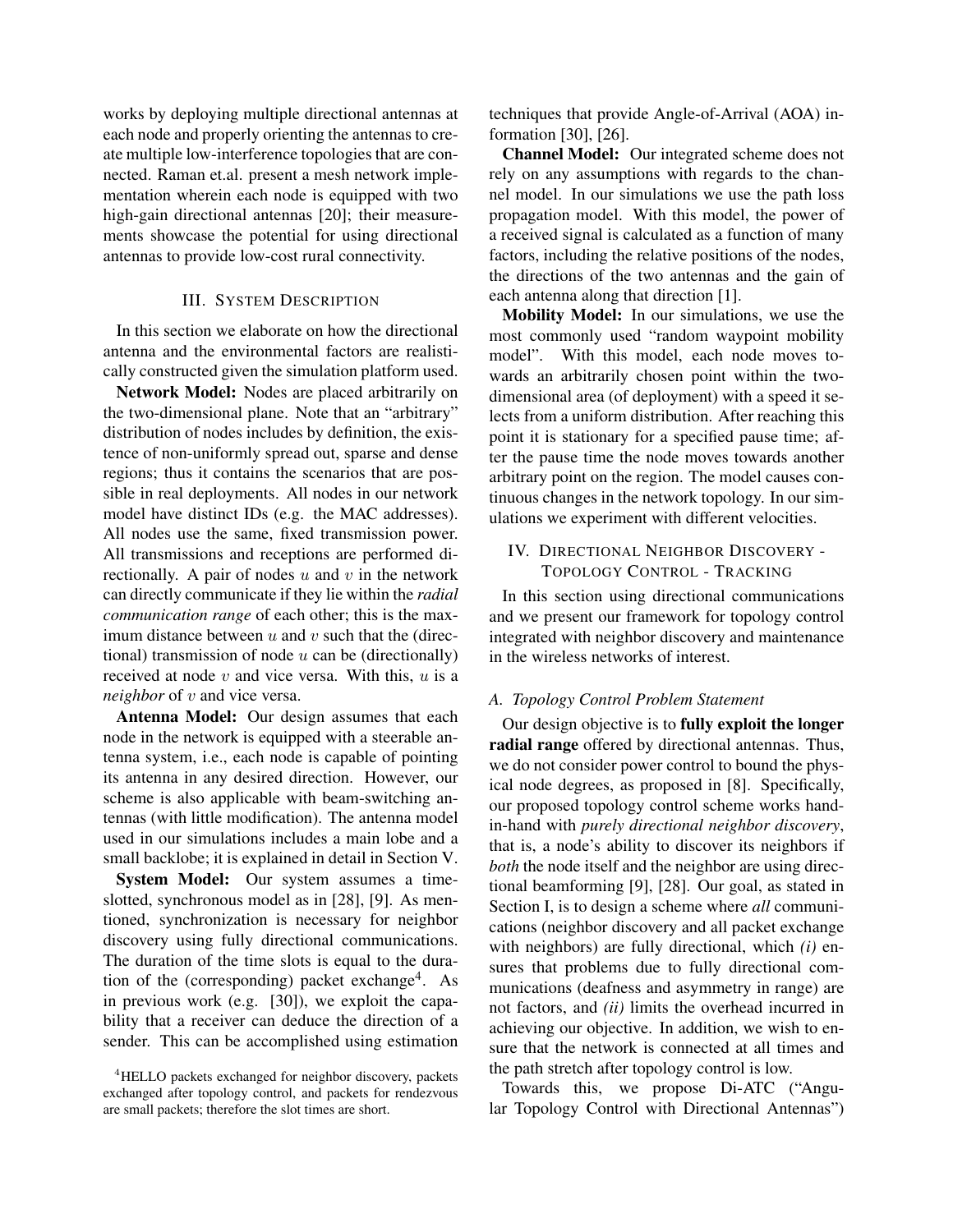which bounds the maximum node degree by a tight (Definition 1) constant.

*Definition:* We say that the imposed degree bound *d* is *tight* if  $d - 5$  is small, where  $d > 5$ . This definition follows from Lemma 1 below which states that reducing the node degree to less than 5 could lead to loss of connectivity (with the unit disk graph model).

Lemma 1. For a subgraph *S* of the unit disk graph *U*, the connectivity of *S cannot* be guaranteed if the maximum node degree in *S* is less than 5.

*Proof.* Consider the star topology (using the unit disk model), where the central node (say *w*) has five neighbors such that: *i)* each of the neighbors are a unit distance away from *w*, and *ii)* it is infeasible to connect any two of these neighbors with direct links (they are more than a unit distance apart)<sup>5</sup>. In this case, if an edge is removed between *w* and one of its neighbors (i.e., the degree of *w* is reduced to four), the topology becomes disconnected.  $\Box$ 

Reducing the node degrees in the network has an adverse effect on the hop count of paths between node pairs. This is intuitive, since larger node degrees in the network indicates the existence of additional logical links and therefore enables a node to construct a *shorter* path. On the other hand, paths could become longer in sparser networks. To cope with this effect, Di-ATC imposes that the few neighbors that a node maintains should be maximally apart around this node in terms of angular separation.

## *B. Proposed Integrated Framework*

Our proposed framework integrates three functionalities: directional neighbor discovery, topology control on the discovered nodes, and directional maintenance of the neighbors that are chosen by the topology control. The scheme executes in cycles, as represented in the state diagram in Figure 1. All three functions are performed by each node in the network, in every cycle. We explain the details and the importance of each functionality below.

Neighbor Discovery and Topology Control: Both neighbor discovery and topology control are fundamental for the efficiency of protocols at the MAC and routing layers. The problem of identifying the "neighbors" of a node becomes challenging if only directional communications are to be used.



Fig. 1. State diagram depicting the stages of our integrated scheme.

Furthermore, this set of "neighbors" of a node is prone to changes owing to the mobility of nodes or changes in the environment (specifically the variations in channel quality due to shadowing and fading in a dynamic environment). To avoid losing and re-discovering directional neighbors (which is bandwidth and energy consuming), nodes could *maintain* their neighbors by periodically *updating* their locations. However, as discussed before, it is not desirable to maintain all discovered neighbors as one-hop relays. The choice of the most appropriate (considering the optimization criteria) subset of neighbors to maintain is determined by topology control.

Di-ATC differentiates itself from existing work in its execution; it adapts to the probabilistic nature of purely directional neighbor discovery. With directional neighbor discovery, at predetermined discovery instants (or time-slots [9], [28]) each node beamforms to point in a randomly chosen direction; it then either transmits a HELLO packet in this direction or listens to receive from this direction. If a successful transfer occurs, the node to first receive the HELLO message responds with one of its own to complete the handshake. The successful handshake implies that the node pair under discussion have discovered each other. Directional neighbor discovery is a continuous process; nodes attempt to discover new neighbors as the topology changes due to mo-

 $5$ Note that in the star topology this construction is possible and can be easily verified [6], [15].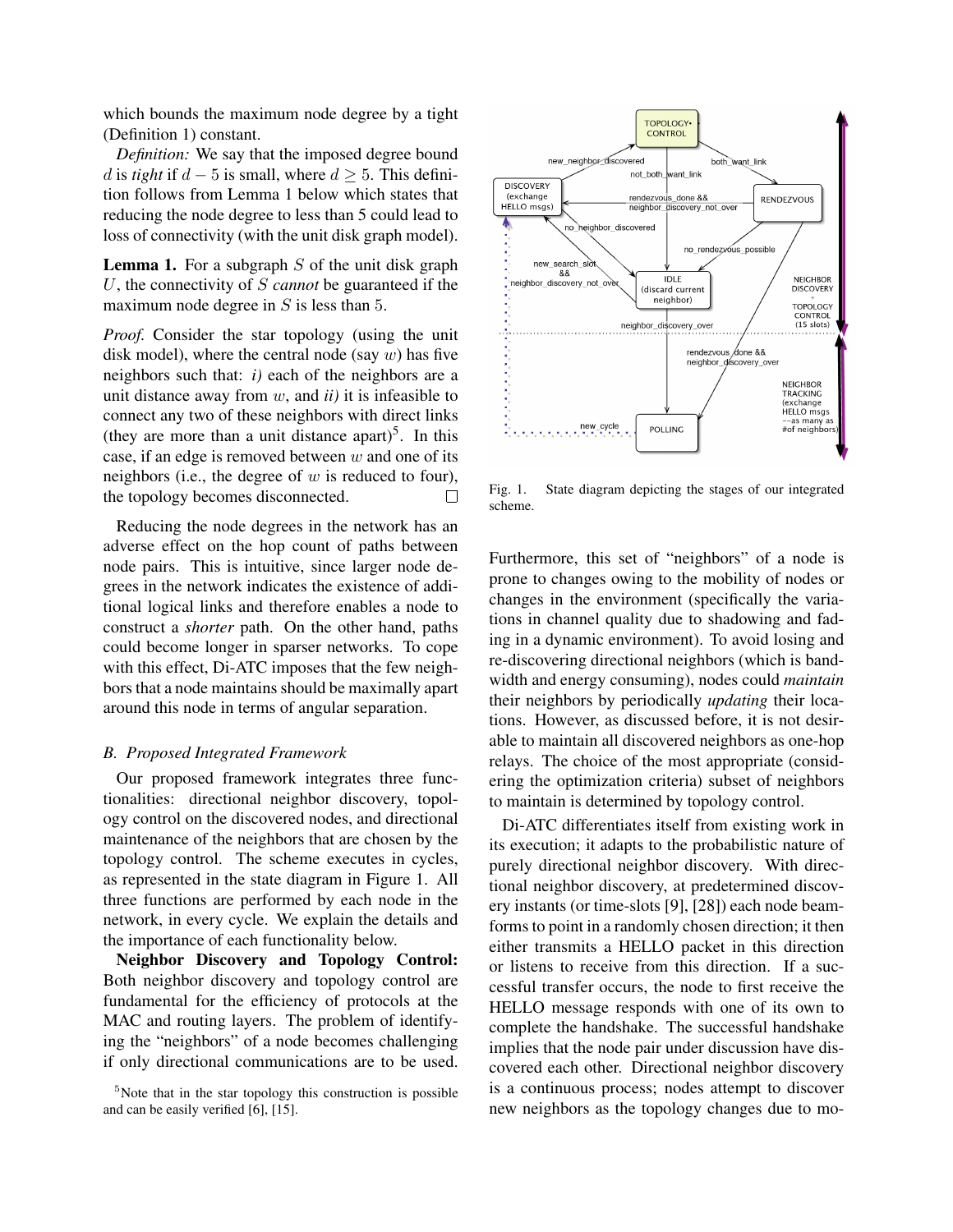bility. As shown in Figure 1, in each cycle several time-slots<sup>6</sup> need to be allocated for the directional search for new neighbors. In particular, with purely directional communications -due to the probabilistic nature of the neighbor discovery process- it takes many cycles until nodes discover a fair percentage of their neighbors [9][28].

Di-ATC is executed at each node to identify the subset of discovered neighbors with which the node will maintain direct links. The other neighbors are reached via multi-hop paths through the neighbors that are in this subset. Di-ATC is invoked for every new neighbor that is discovered. A decision as to whether or not to from a link with this new neighbor is made based on the topology information available at that time. This local and dynamic decision making property of our proposed scheme renders the approach scalable and operable under conditions of mobility. Next, we describe Di-ATC in detail.

Angular Topology Control with Directional Antennas (Di-ATC): Our goal is to construct a topology, where the maximum node degree is bounded by a *tight* constant, and any two neighbors of a node are as far apart (in terms of angular separation) as possible without undermining the connectivity of the network. The latter objective has two implications on the constructed topology. *First*, the formation of isolated clusters is prevented if the input topology is connected. *Second*, for any pair of nodes, the path stretch (after the invocation of Di-ATC) as compared to the shortest path in the absence of topology control is extremely small, as evinced by our simulation results. Furthermore, for small beamwidths (of  $\leq$  $52^{\circ}$  – for a degree bound of 6) Di-ATC limits the number of neighbors in any chosen antenna direction; this decreases contention among the directional transmissions and thus the overall interference levels experienced in the network are reduced.

A node *u* executes Di-ATC upon discovering a new neighbor *v*, and determines whether to keep this neighbor given the *spatial distribution* of its existing neighbors (those that have been previously discovered and are being logically maintained). Next, the pair of nodes *u*,*v* exchange the outcome of their topology control execution for the corresponding link  $(u, v)$ . The new link  $(u, v)$  is established, if both *u* and *v* individually *want* this link (the criterion that determines this decision is elaborated on in the following discussion) *and* can reliably exchange messages to *agree* upon the link construction.

Node *u* decides whether to maintain a new node *v* based on its own current degree, current degree of *v* (the HELLO message should include the degree of the sender), the angular distribution of its links with its existing neighbors, and the imposed bound on node degree. In determining the angular distribution, *u* computes the angles between node pairs in its logical neighbor set (the relative directions of the neighbors are obtained using the AOA information [26][30]). Given the imposed degree bound *d*, *u wants* to add a link to the newly discovered node *v*, if any of the following conditions hold:

- its current node degree  $deg(u)$ ) is less than *d*, or
- $deg(u)=d$ , but *u* does not have any other neighbor within  $\Theta = \left[360/(d+1)\right]$ ° of the link  $(u, v)$  (If this case occurs,  $u$  has at least two other neighbors that are angularly apart by less than  $\Theta$ . *u* will remove either of these links in favor of adding the link  $(u, v)$ .), or
- $deg(u) = d$  and *u* has a neighbor *z* such that the angle between links  $(u, z)$  and  $(u, v)$  is less than or equal to  $\Theta$ , but  $deg(v)$  is strictly smaller than  $deg(z)$ . (In this case  $u$  will attempt the removal of link  $(u, z)$  in favor of adding the link  $(u, v)$ .)

The first condition implies that if node *u* has fewer neighbors than the degree bound imposed by Di-ATC, it will add the additional neighbor. This behavior favors the connectivity of the network as well as the reduction in path stretch. The second and third conditions are motivated by our design requirement that the subset of neighbors chosen for direct connectivity should have as high an angular separation as possible. This allows the nodes to access separated spatial areas or domains with low path stretch. We remark that these decisions do not rely on perfect directional neighborhood information or perfect channel conditions.

Establishing and Maintaining Links: "Tracking" discovered neighbors is crucial with fully directional communications, especially under conditions of mobility. Therefore, each pair of nodes that successfully form a link after Di-ATC execution, will *rendezvous* at a common time-slot to communicate on a periodic basis. Towards this, they exchange their current available slots and try to find a common time-slot for "polling" each other. For this, a polling

 $6$ As mentioned in Section III, synchronization at the level of time-slots is necessary to facilitate fully directional neighbor discovery. It can be realized via proposed solutions such as [21].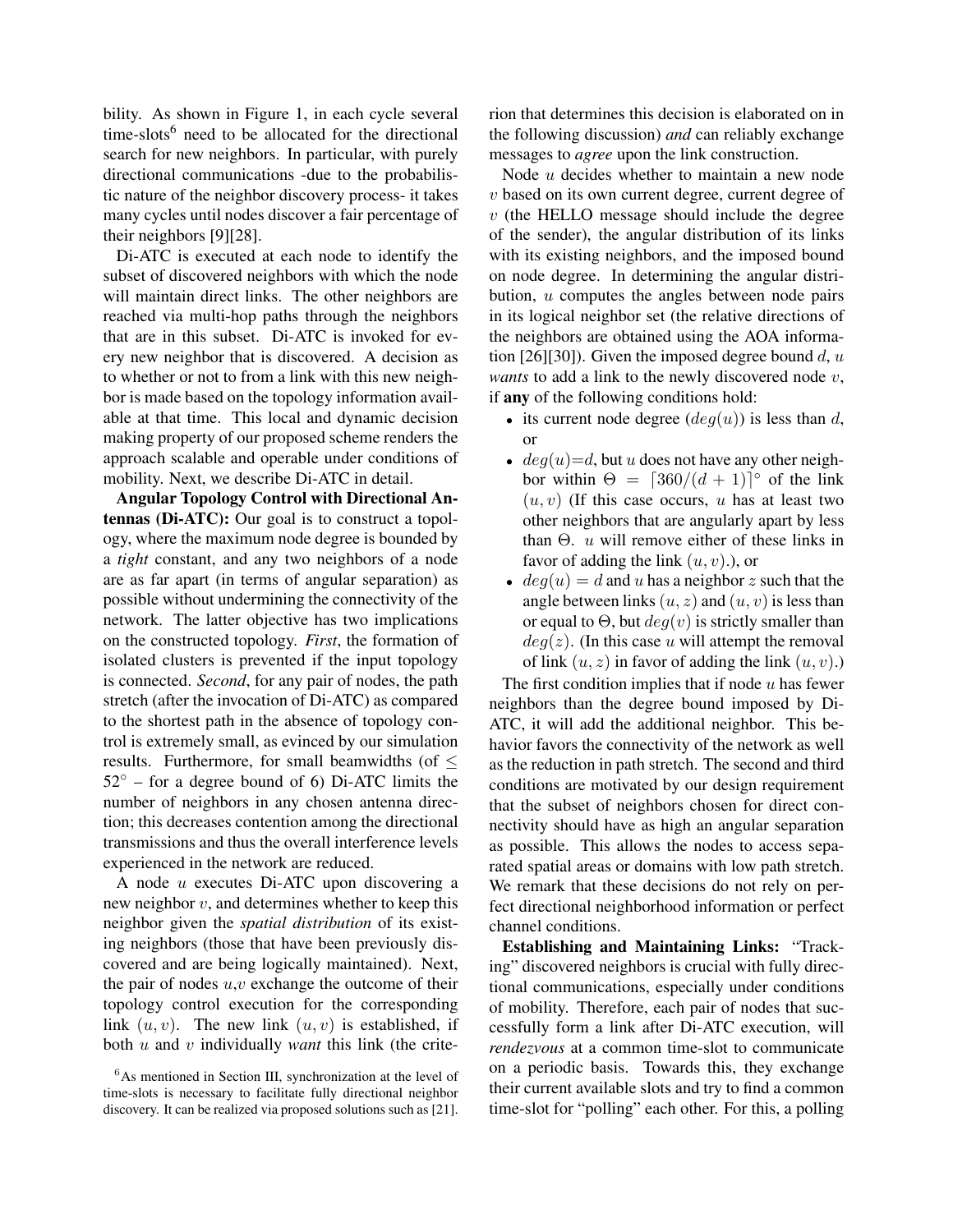phase may be incorporated and used as in [9].

Nodes proceed to the neighbor tracking phase after the allocated slots for neighbor search are complete (Figure 1). In this phase each node exchanges polling messages with its selected subset of neighbors determined by Di-ATC. Nodes thus update direction information with regards to each other; this is needed so that nodes will beamform in the right direction to communicate with each other. Nodes also update the "existence" of their polled neighbor. This is because, either of the nodes (w.l.o.g. *u*) from the pair *u*,*w* that "maintain" each other, may in the meantime have discovered a new neighbor and may have abandoned the link  $(u, w)$  to form an alternate link with this new neighbor. Therefore, if node *u* does not repeatedly receive rendezvous messages from *w*, it assumes that the link is broken and removes *w* from its set of direct neighbors.

Remark 1. The proposed scheme can also be implemented with beam-switching antennas with slight modifications, as these antennas may be preferable as a less expensive alternative to fully adaptive arrays. In this case, as opposed to the *exact* direction that maximizes the received signal power, nodes will determine the *closest* (in terms of angular separation of the intended direction) predefined sector to the desired direction.

## V. SIMULATIONS

In this section we describe our simulation environment and discuss our experiments and results.

Simulation Environment: We implement our integrated scheme in OPNET v.11 [1]. We choose OPNET, as it allows the incorporation of arbitrary antenna patterns in 3-D having arbitrary gain and shape; appropriate sidelobes are automatically generated. Furthermore, one can modify the boresight of the created antenna with specific system calls, and point the main lobe at an arbitrary point on the plane. Upon each transmission in the pointed direction, nodes within the directional footprint that (have their antennas pointed towards the transmitter and thus) receive the packet automatically compute the signal-to-noise ratio (SNR) of the received packet by considering the antenna gains and their positions relative to the transmitter. This setup offers a fairly realistic model of directional communications.

In our simulations, nodes are placed randomly in a 3200 m x 3200 m. flat terrain (unless specified otherwise). This corresponds to a 4x4 unit area with the directional range being approximately 800 m. (for a particular antenna gain and beamwidth). To demonstrate that the performance of our integrated scheme *scales* in moderate to large networks, we performed simulations with different node densities in this area. Each node is equipped with directional antennas as defined in Section III and all nodes use the same antenna model in a single simulation experiment.

We construct a directional antenna pattern with a main lobe and a small backlobe (as in  $[11],[23],[27])$ . The maximum gain in the pointed direction is 20dB (unless specified otherwise). The antenna height is set to 3 cm. Nodes transmit at a power of 0.001W (this power is fixed in all simulations; we do not perform power control). The radios operate at the channel frequency of 2.4 GHz. With these values, the *directional* communication range is  $\sim$ 800 meters for a 45 $\degree$  beamwidth directional antenna. This range corresponds to (under the same channel and transmit power conditions) a communication range of about 550 meters with the omnidirectional antennas (again with OPNET). We remark that these (platform-specific) values may differ from the real-life possibilities.

Parameters and Metrics: We study the behavioral dependance of the system on the following parameters.

- 1) *Node density.* We experiment with various node densities from 4 to 20 nodes per unit area in the region of interest.
- 2) *Antenna Beamwidth.* We simulate with different antenna beamwidths of  $30^{\circ}$ ,  $45^{\circ}$ ,  $60^{\circ}$ ,  $90^{\circ}$ ; each beamwidth results in a different antenna gain, 24, 20, 16 and 8 dB, respectively.
- 3) *Speed of Nodes.* To see the effect of mobility on the constructed topology, we simulate a low mobility scenario (in the random waypoint model nodes choose a random speed between 0 and 10m/sec.) and a high mobility scenario (node speeds are randomly selected between 10m/sec. and 20 m/sec.).
- 4) *Node Degree Bound.* Di-ATC imposes the degree bound a priori; we simulate cases where the imposed maximum degree is 6, 7, 8 or 9.

We quantify our performance results in terms of the following metrics:

1) *Average node degree.* The average over all nodes in the particular scenario (or at the particular time instant for the mobile case).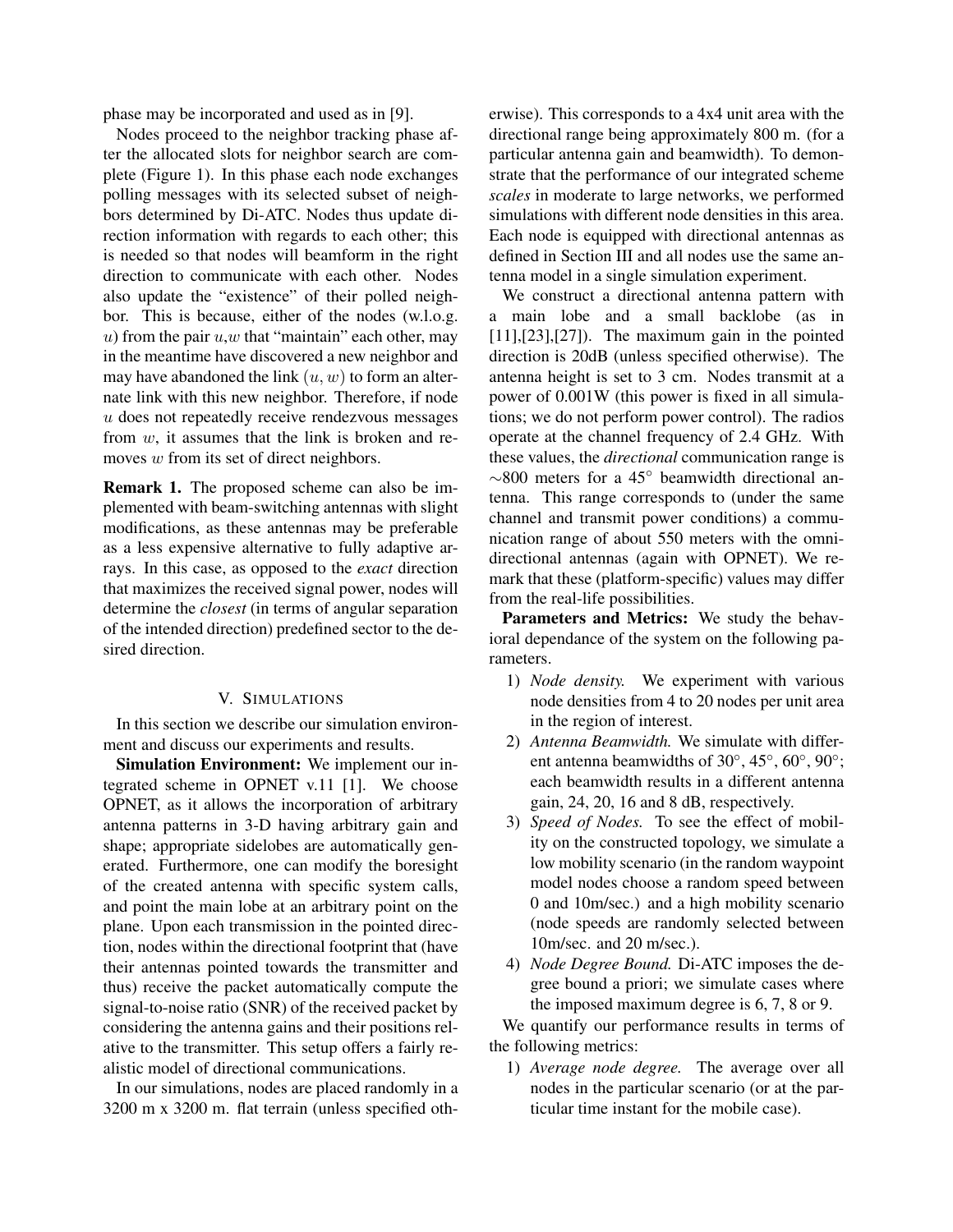

Fig. 2. Neighborhood with the Idealized construction

- 2) *Average stretch in topological path lengths.* We measure the per-edge topological path length stretch: for every node pair *u*,*v* that are within each other's directional range in the initial topology, we measure the shortest path (in terms of hop count) between them in the topology formed by Di-ATC. This hop count is called the topological path length stretch of link  $(u, v)$  in the input topology; the average is computed over all pairs of nodes that can communicate in the scenario of interest.
- 3) *95 percentile path stretch.* We quantify the 95%  $tail<sup>7</sup>$  of the average topological length stretch; using this metric to represent the path stretch, we eliminate the outliers that could possibly exist due to disconnected nodes. (We quantify the connectivity to capture the likelihood of such outliers separately.)

These metrics capture the effectiveness of Di-ATC in optimizing the *trade-off* between node degree and path stretch (it is desirable that both metrics have low values). Di-ATC imposes a maximum degree; the *average* degree of the constructed topology reflects the joint performance of Di-ATC *and* the neighbor discovery process. The path stretch is important because it reflects the difference in the path lengths between those in the *ideal* topology and in the constructed topology. By "ideal" topology we mean that nodes can discover *all* nodes within their *directional* range (given the antenna gain and beamwidth) *and* maintain *all* discovered neighbors. (This topology would include the shortest paths between all pairs of nodes.) Figure 2 further elucidates the notion of ideal topology. In this figure, neighbors of the central node in the ideal case would be all nodes within its directional range, i.e., all nodes shown in the fig-



(a) Average Node Degree vs. Node Density



(b) Average Path Stretch vs. Node Density

Fig. 3. Distribution of Average Node Degree and Path Stretch for Topologies Generated by Di-ATC at Various Node Densities

ure. These neighbors can be potentially reached via circular directional transmissions (and receptions) as in [11]. We note that the computation of path stretch is different for the mobile case (as we explain later), as the topology is dynamic.

Simulation Results and Discussion: For the neighbor discovery phase, we use the method suggested in [9]. In particular, we used 15 search slots, each of length 2 milliseconds, and we used a cycle time of 0.4 seconds. The cycles repeat continuously. Each simulation is run for 100 cycles.

First we compare the distribution of average node degree and average path stretch as the node density within the region is varied. Our results are shown in Figure 3. In these two plots, the maximum node degree imposed by Di-ATC is 6 and the antenna beamwidth is fixed to  $45^{\circ}$  (corresponding to an antenna gain of 20 dB in our model). We observe in Figure 3(a) that for varying node densities, the average node degree is mostly around 4. The average node degree of the network remains relatively unchanged with varying density. At higher densities, nodes may discover new neighbors that provide better angular separations than before; however, we recall that as new neighbors that provide better angular

 $7x\%$  tail of a set of values, is the value that is bigger than  $x\%$ of the values in that set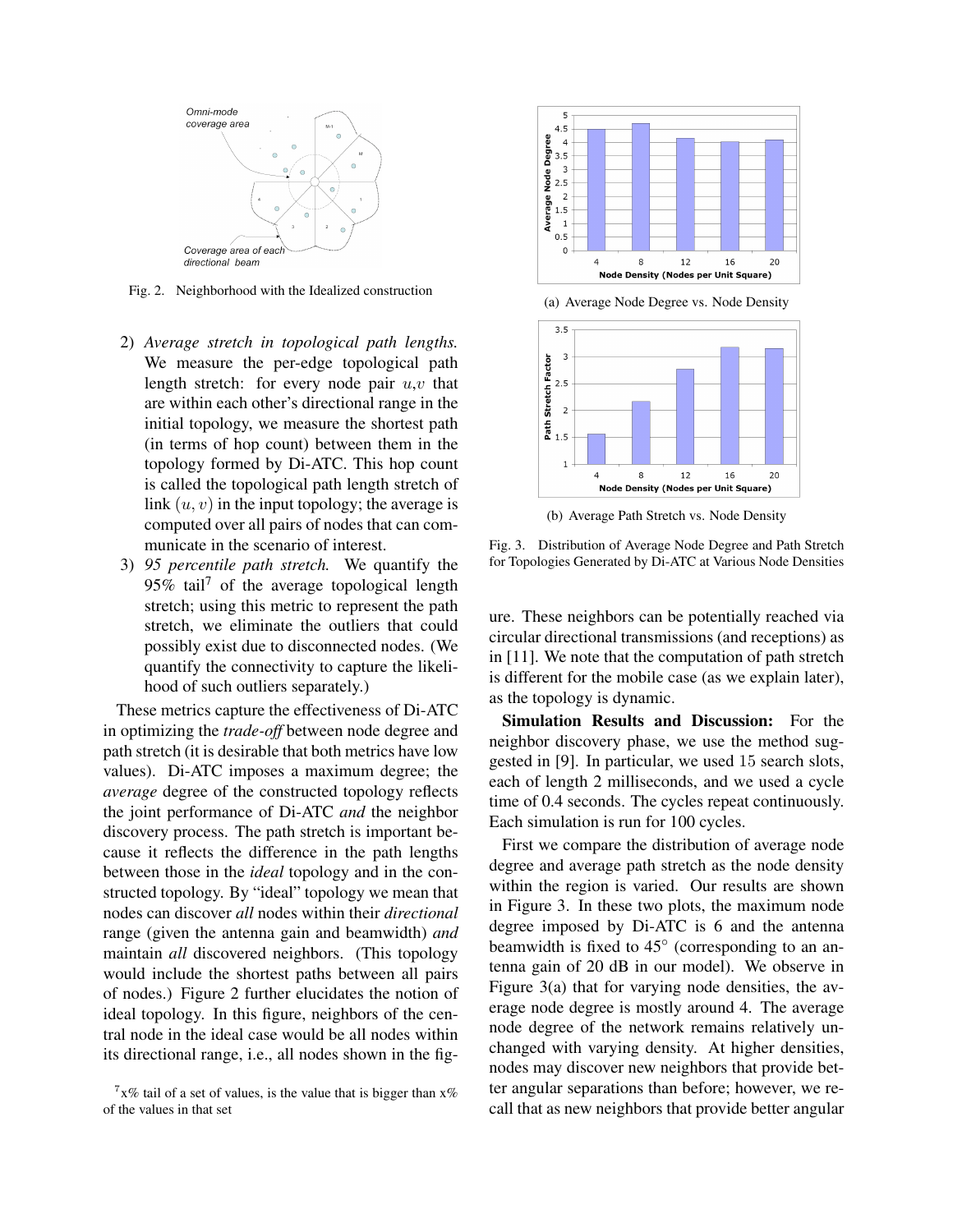

(a) Average Node Degree for Different Antenna Beamwidths



(b) Average Path Stretch for Different Antenna Beamwidths

Fig. 4. Average Node Degree and Path Stretch in the Topologies Formed by Di-ATC Using Different Antenna Beamwidths.

separation are discovered, old neighbors are pruned. Figure  $3(b)$  depicts the average path stretch as a function of the node density. The path stretch at low density is very small (around 1.6); this is because *few*<sup>8</sup> of the discovered neighbors are "pruned" at each node, hence the path lengths are not significantly affected. For node densities higher than 6 nodes/unit area (where 6 is the imposed degree bound), path stretch increases with the node density. The increase in path stretch in a denser network is due to the the higher percentage of pruned edges in the final topology as compared to the input graph.

Next, we measure the change in average node degree and path stretch with varying antenna beamwidths. We fix the imposed degree limit to be 6, and the node density per unit region to be 15. The results are depicted in Figure 4(a) and 4(b). The path stretch in this simulation is computed relative to the ideal case corresponding to each antenna beamwidth; for each value, the corresponding antenna gain and therefore the particular radial (directional) range are chosen. Observed average node de-

<sup>8</sup>Di-ATC maintains all discovered neighbors as long as the degree bound has not been reached.

| <b>Beamwidth</b> |   |    |   |
|------------------|---|----|---|
| Connectivitv     | м | 3% | % |

TABLE I CONNECTIVITY OF THE FORMED TOPOLOGY FOR VARYING ANTENNA BEAMWIDTHS.

gree decreases with increasing beamwidth, while the average path stretch increases in contrast. The decrease in node degree for higher beamwidths is due to collisions of HELLO packets in the neighbor discovery process. These collisions are reduced to a large extent when the beamwidth is narrow. Consequently, nodes in the large-beamwidth cases may not discover the appropriate neighbors and thus suffer as compared to the "ideal scenario" in terms of identifying the best paths.

As the average degrees are low in this scenario, we also compute the *network connectivity* for varying beamwidths; this is calculated for every node in the network and represents the fraction of nodes in the network that are reachable from this node. The results are tabulated in Table V. For lower beamwidths of  $30^{\circ}$  and  $45^{\circ}$  the formed topology is  $100\%$  connected (as one might expect from the results in Figure 4(a) and the corresponding discussion). Connectivity reduces slightly for higher beamwidths and this is attributed to collisions during the neighbor discovery process. Therefore for the high-beamwidth scenario, we compute the 95 percentile path stretch eliminating the outlier nodes of degree zero.

To observe the impact of angular separation on the average degree and path stretch we varied the imposed upper bound on the node degree, from 6 to 9. We fixed the antenna beamwidth at  $45^{\circ}$  and node density at 15 nodes per unit region, which is a fairly dense network. The simulation results are depicted in Figure 5. We observe that the average node degree increases as the imposed upper bound is relaxed, and the average path stretch decreases accordingly. Nodes are allowed to keep more neighbors with a larger degree bound, and thus more links that make up the shorter paths exist in the topology formed.

Finally, we simulate two mobile scenarios with the random waypoint mobility model. The random waypoint parameters we used are as follows: for low mobility scenario nodes choose a random speed between (0,10] m/sec, and for high mobility scenario between (10,20] m/sec. In both scenarios nodes wait at the arrived destination for 1 sec, which corre-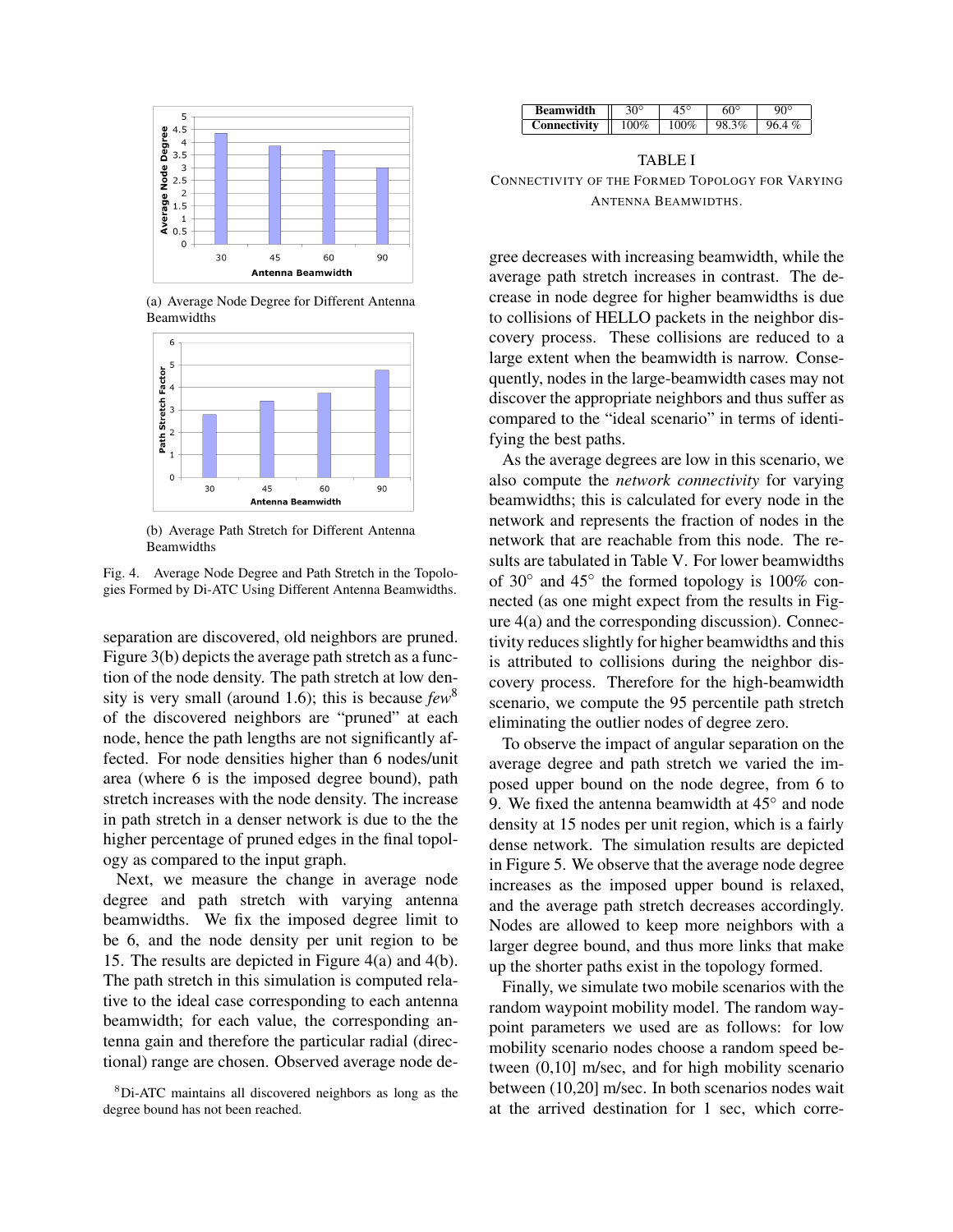

(a) Average Node Degree vs. Degree Bound



(b) Average Path Stretch vs. Degree Bound

Fig. 5. Distribution of Average Node Degree and Path Stretch in the Topologies Generated by Di-ATC with Different Degree Bounds

sponds to a 2.5 cycle duration. Figure 6 presents the average degree and path stretch at selected cycle instants in time during a simulation run, in the slow and fast mobile scenarios.

As nodes' coordinates are dynamic due to mobility, we compute the path stretch differently for the mobile case. At each particular sample in time (the cycle at which we measure average degree and path stretch), we use the calculation that we used for the static case. In other words, at every particular time instant, we compute the hop count of the shortest path in the topology constructed, and compare it with the ideal topology consisting of the links that could potentially exist at that time (as before, the ideal case assumes that the complete neighborhood is discovered and all fully-directional links are maintained).

We note from Figure 6(a) that the average node degree does not fluctuate significantly during the simulation of the mobile scenario. This result implies that our integrated scheme is resilient to the effects of mobility. In the high mobility case shown in Figure 6(b) the average node degree drops after the first half of the simulation duration indicating that nodes lose their neighbors at this time. The degree stabilizes at a lower value (than the initial higher value) after a while, because although nodes discover/add new neighbors, they lose others due to the high node speeds. Our scheme still provides satisfactory behavior even under such highly mobile scenarios; yet, these high speeds are not common in current ad hoc network practices (high speeds are more common in vehicular ad hoc networks, but it may be undesirable to use antenna arrays for such networks due to rapidly changing channel conditions).

We also observe from Figure 6(c) that in parallel with the stable degree, the path stretch does not exhibit fluctuations either. The path stretch shows some increase after cycle 30 in the highly mobile scenario (Figure 6(d)) owing to the decrease in the average node degree of the topology. The satisfactory results on the path stretch can be attributed to both the higher range capability of directional antennas and to the functionality of Di-ATC. With the angular separation provided by Di-ATC, the final topology yields *short* paths that are resilient to mobility (longer paths are more likely to be disrupted as the network topology changes due to motion).

We conclude, given our simulation results, that our integrated scheme performs effectively in terms of the metrics of interest in different scenarios.

### VI. CONCLUSIONS

In this paper we present Di-ATC, a novel topology control scheme designed for directional antenna equipped ad hoc networks. Di-ATC is tightly integrated with *fully directional* neighbor discovery and neighbor maintenance functionalities. In particular, it constrains the overhead incurred in facilitating the latter. The key idea of our approach is to maintain only a subset of discovered neighbors; this subset should be carefully chosen so as to preserve network connectivity and avoid high path stretch. Di-ATC is completely decentralized; nodes make individual local decisions dynamically. Hence, Di-ATC is lightweight and scalable. We perform extensive simulations to evaluate the performance of our integrated scheme in different settings. Our results show that the constructed topology maintains connectivity even if the degree of each node is constrained to a very low value (close to the theoretical minimum for preserving connectivity); and the path stretch factor is 2.0 to 3.0 on average. Furthermore, the simulations confirm that our integrated scheme works effectively even with node mobility.